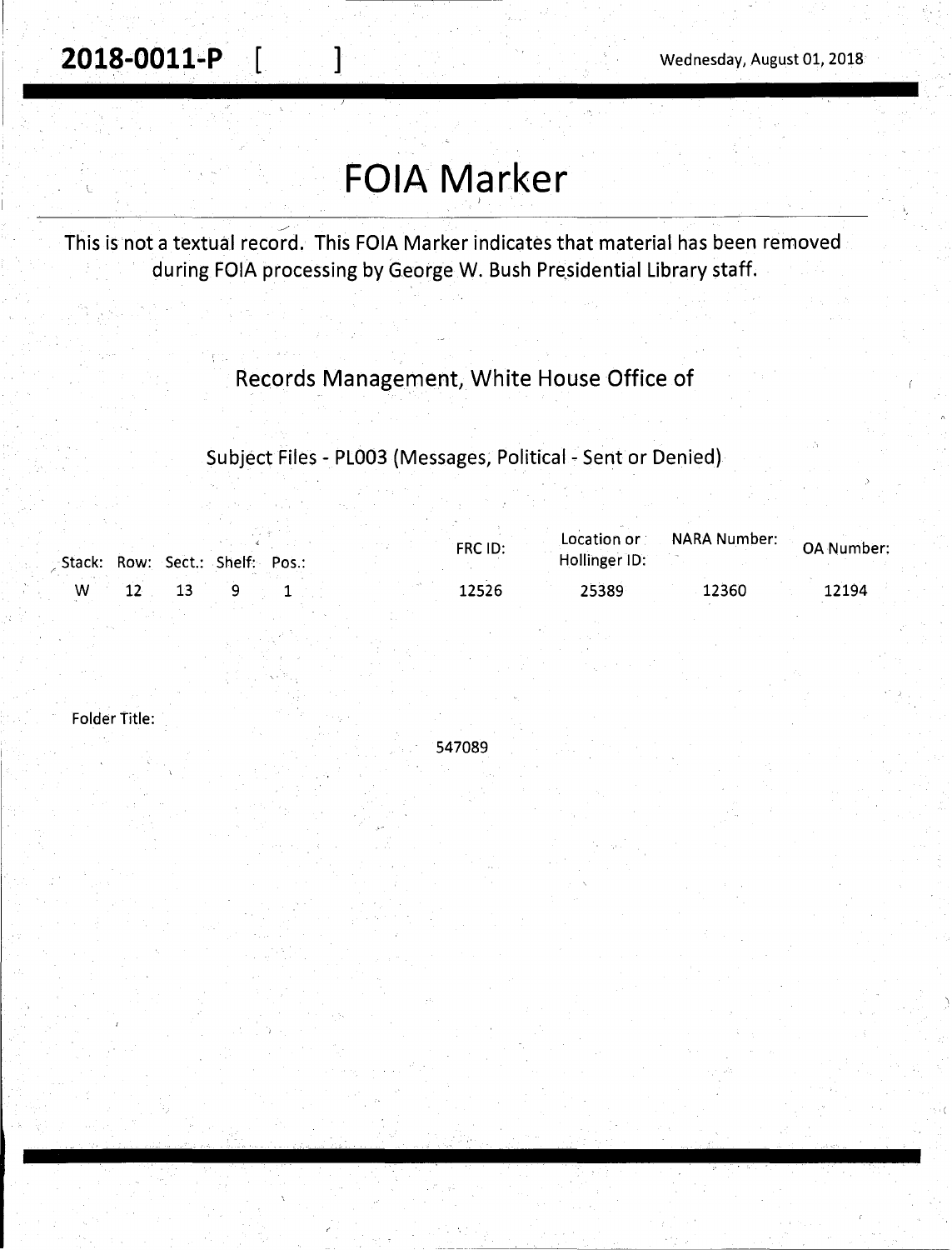## **Withdrawn/Redacted Material**  The George W. Bush Library

| <b>FORM</b><br><b>DOCUMENT</b><br>NO.                                                                         | <b>SUBJECT/TITLE</b>                                                                                                                                                                                                                                                                                                                                                                                                                                                                                                                                                                                                           | <b>PAGES</b>                     | <b>DATE</b> | <b>RESTRICTION(S)</b> |
|---------------------------------------------------------------------------------------------------------------|--------------------------------------------------------------------------------------------------------------------------------------------------------------------------------------------------------------------------------------------------------------------------------------------------------------------------------------------------------------------------------------------------------------------------------------------------------------------------------------------------------------------------------------------------------------------------------------------------------------------------------|----------------------------------|-------------|-----------------------|
| 001<br>Email                                                                                                  | FYI Follow Up on Political AP Issue - To: Harriet Miers,<br>et al. - From: Stuart Bowen                                                                                                                                                                                                                                                                                                                                                                                                                                                                                                                                        | $\mathbf{1}$                     | 08/02/2001  | P5;                   |
|                                                                                                               |                                                                                                                                                                                                                                                                                                                                                                                                                                                                                                                                                                                                                                |                                  |             |                       |
|                                                                                                               |                                                                                                                                                                                                                                                                                                                                                                                                                                                                                                                                                                                                                                |                                  |             |                       |
|                                                                                                               |                                                                                                                                                                                                                                                                                                                                                                                                                                                                                                                                                                                                                                |                                  |             |                       |
|                                                                                                               |                                                                                                                                                                                                                                                                                                                                                                                                                                                                                                                                                                                                                                |                                  |             |                       |
| <b>COLLECTION TITLE:</b><br>Records Management, White House Office of<br><b>SERIES:</b>                       |                                                                                                                                                                                                                                                                                                                                                                                                                                                                                                                                                                                                                                |                                  |             |                       |
| <b>FOLDER TITLE:</b><br>547089                                                                                | Subject Files - PL003 (Messages, Political - Sent or Denied)                                                                                                                                                                                                                                                                                                                                                                                                                                                                                                                                                                   |                                  |             |                       |
| FRC ID:<br>12526                                                                                              |                                                                                                                                                                                                                                                                                                                                                                                                                                                                                                                                                                                                                                |                                  |             |                       |
| Presidential Records Act - [44 U.S.C. 2204(a)]                                                                | <b>RESTRICTION CODES</b><br>Freedom of Information Act - [5 U.S.C. 552(b)]                                                                                                                                                                                                                                                                                                                                                                                                                                                                                                                                                     |                                  |             |                       |
| P3 Release would violate a Federal statute [(a)(3) of the PRA]<br>financial information $[(a)(4)$ of the PRA] | P1 National Security Classified Information [(a)(1) of the PRA]<br>$b(1)$ National security classified information $[(b)(1)$ of the FOIA]<br>P2 Relating to the appointment to Federal office [(a)(2) of the PRA]<br>b(2) Release would disclose internal personnel rules and practices of<br>an agency $[(b)(2)$ of the FOIA].<br>P4 Release would disclose trade secrets or confidential commercial or<br>b(3) Release would violate a Federal statute [(b)(3) of the FOIA]<br>b(4) Release would disclose trade secrets or confidential or financial<br>P5 Release would disclose confidential advice between the President | information ((b)(4) of the FOIA1 |             |                       |

and his advisors, or between such advisors [a)(5) of the PRAJ P6 Release would constitute a clearly unwarranted invasion of

personal privacy [(a)(6) of the PRA]

PRM. Personal record misfile defined in accordance with 44 U.S.C. 2201(3).

Deed of Gift Restrictions

\ A. Closed by Executive Order 13526 governing access to national security information.

- B. Closed by statute or by the agency which originated the document.
- C. Closed in accordance with restrictions contained in donor's deed of gift.  $\lambda$
- information [(b)(4) of the FOIA] b(6) Release would constitute a clearly unwarranted invasion of personal privacy [(b)(6) of the FOIA)
- b(7) Release would disclose information compiled for law enforcement purposes  $[(b)(7)$  of the FOIA]
- b(8) Release would disclose information concerning the regulation of financial institutions  $[(b)(8)$  of the FOIA]
- b(9) Release would disclose geological or geophysical information concerning wells [(b)(9) of the FOIA]

Records Not Subject to FOIA-

Court Sealed - The document is withheld under a court seal and is not subject to the Freedom of Information Act.